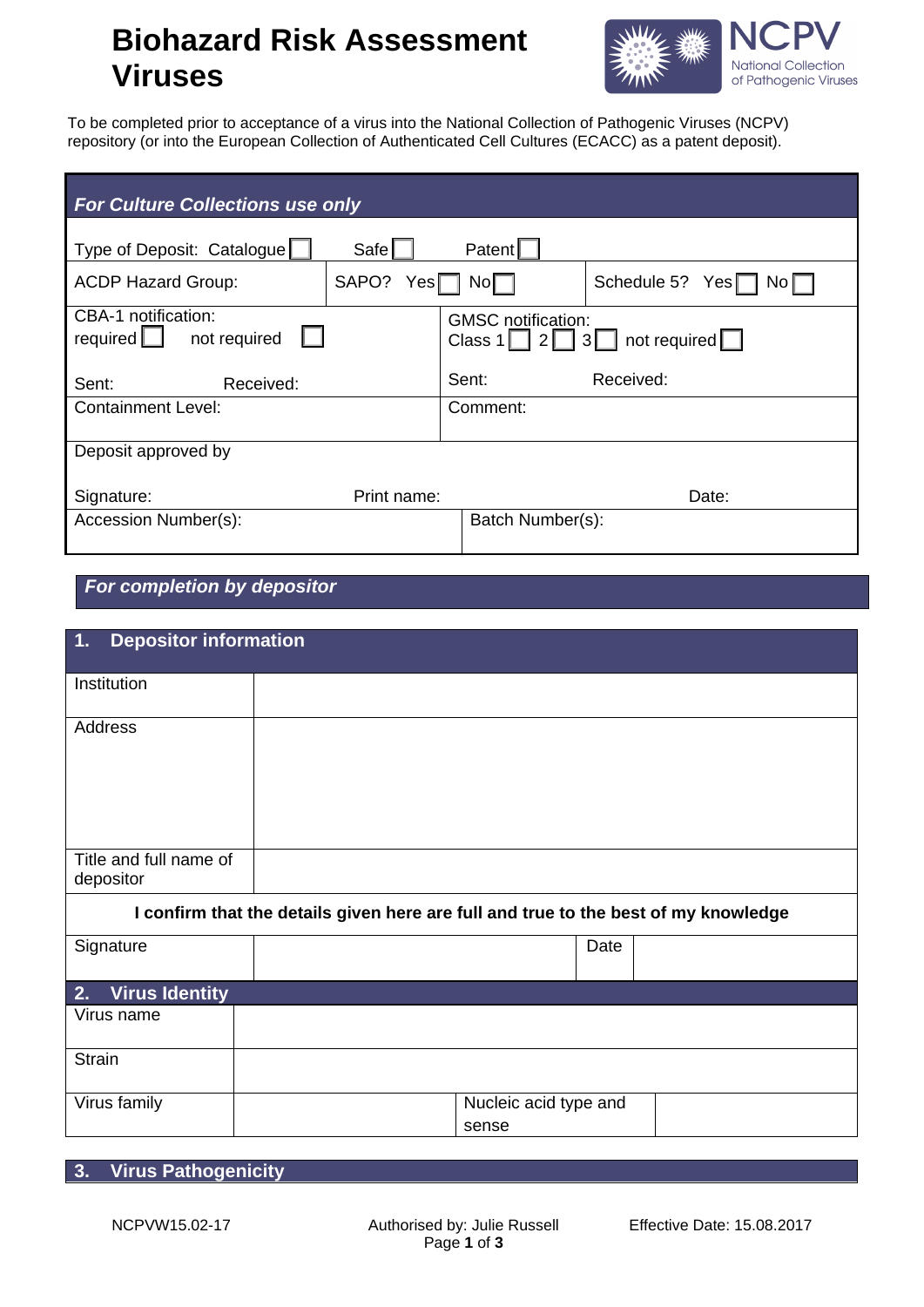## **Biohazard Risk Assessment Viruses**



All organisms must be assigned to a hazard group: see Advisory Committee on Dangerous Pathogens (ACDP) Approved List of Biological Agents at [www.hse.gov.uk/pubns/misc208.pdf](http://www.hse.gov.uk/pubns/misc208.pdf) 

| ACDP hazard group                                                                                                                 | 2                                    | 3<br>4                                                                                                                 |                  |
|-----------------------------------------------------------------------------------------------------------------------------------|--------------------------------------|------------------------------------------------------------------------------------------------------------------------|------------------|
| Is the virus listed under the<br><b>UK Specified Animal</b><br>Pathogen Order (SAPO)?                                             | Yes<br><b>No</b>                     | Is the virus listed in Schedule 5<br>Pathogens and Toxins to the UK<br>Anti-terrorism, Crime and Security<br>Act 2001? | Yes<br><b>No</b> |
| Brief description of known pathogenicity of the virus. Include pathogenicity to humans, as well as<br>natural host, if different. |                                      |                                                                                                                        |                  |
| Could other pathogens be<br>present in the culture?                                                                               | Yes<br><b>No</b><br>Further details: |                                                                                                                        |                  |

**Important note:** Organisms pathogenic to humans or animals are subject to import/ export license and transport regulations

| <b>Genetic Modification</b><br>4.                                                                                                       |                                                                                                                                                                                   |
|-----------------------------------------------------------------------------------------------------------------------------------------|-----------------------------------------------------------------------------------------------------------------------------------------------------------------------------------|
| Is the virus genetically<br>modified?<br>source of gene introduced                                                                      | Yes<br>N <sub>o</sub><br>If yes, what class?:<br>3<br>2<br>$4 \cdot$<br>Description of genetic modification of the virus: include method of genetic modification and identity and |
| What is the risk that the<br>genetic modification can<br>confer pathogenic traits in<br>the host cell/organism or<br>related organisms? | Unlikely<br>Possible<br>Demonstrated<br>Further details:                                                                                                                          |

| 5. Safety Information                      |                        |
|--------------------------------------------|------------------------|
| Are you including any Risk Assessment      | Yes<br>I please attach |
| performed at your site?                    | No.                    |
| Please supply a Material Safety Data sheet | Attached               |
|                                            | To follow              |